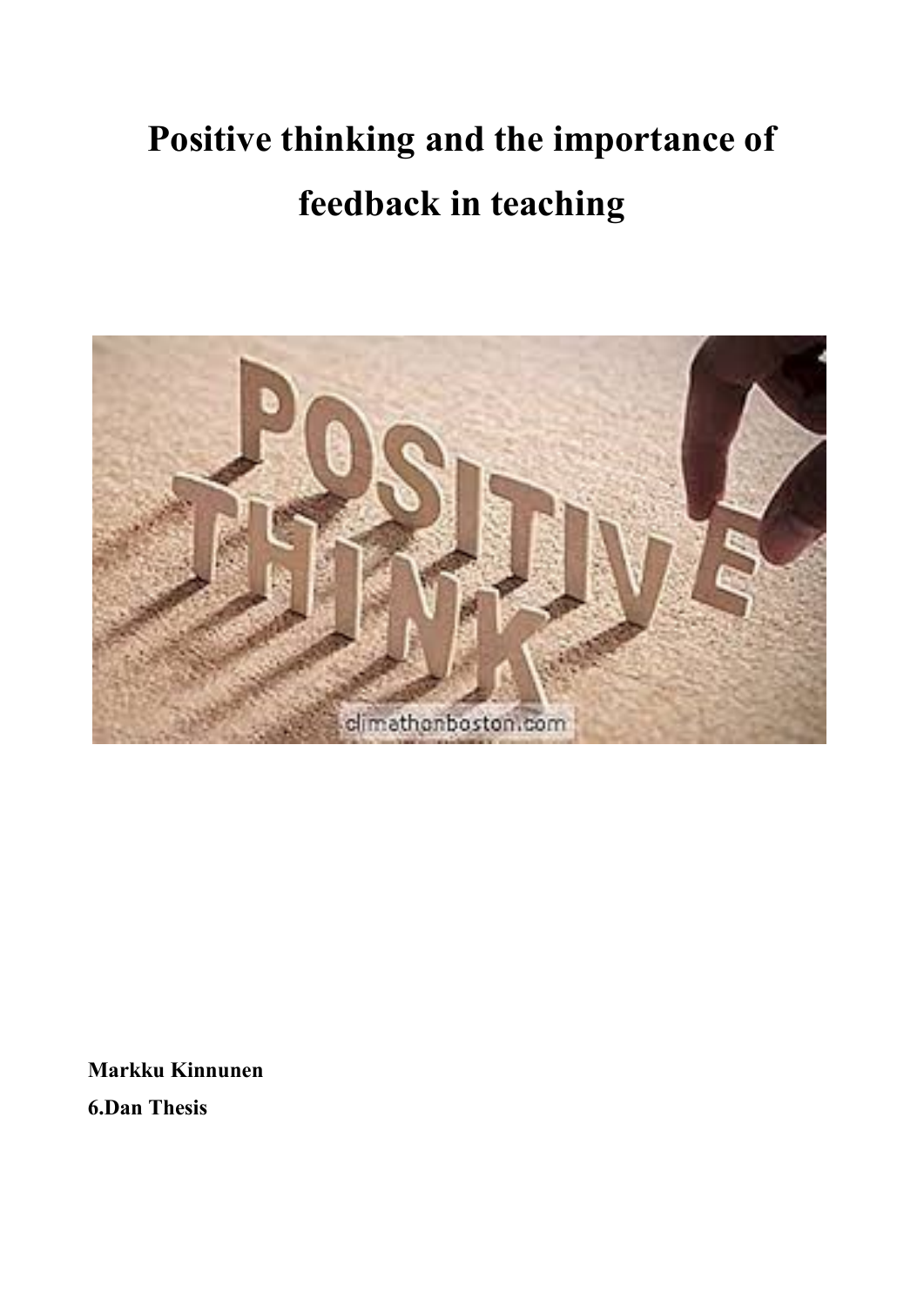## Table of contents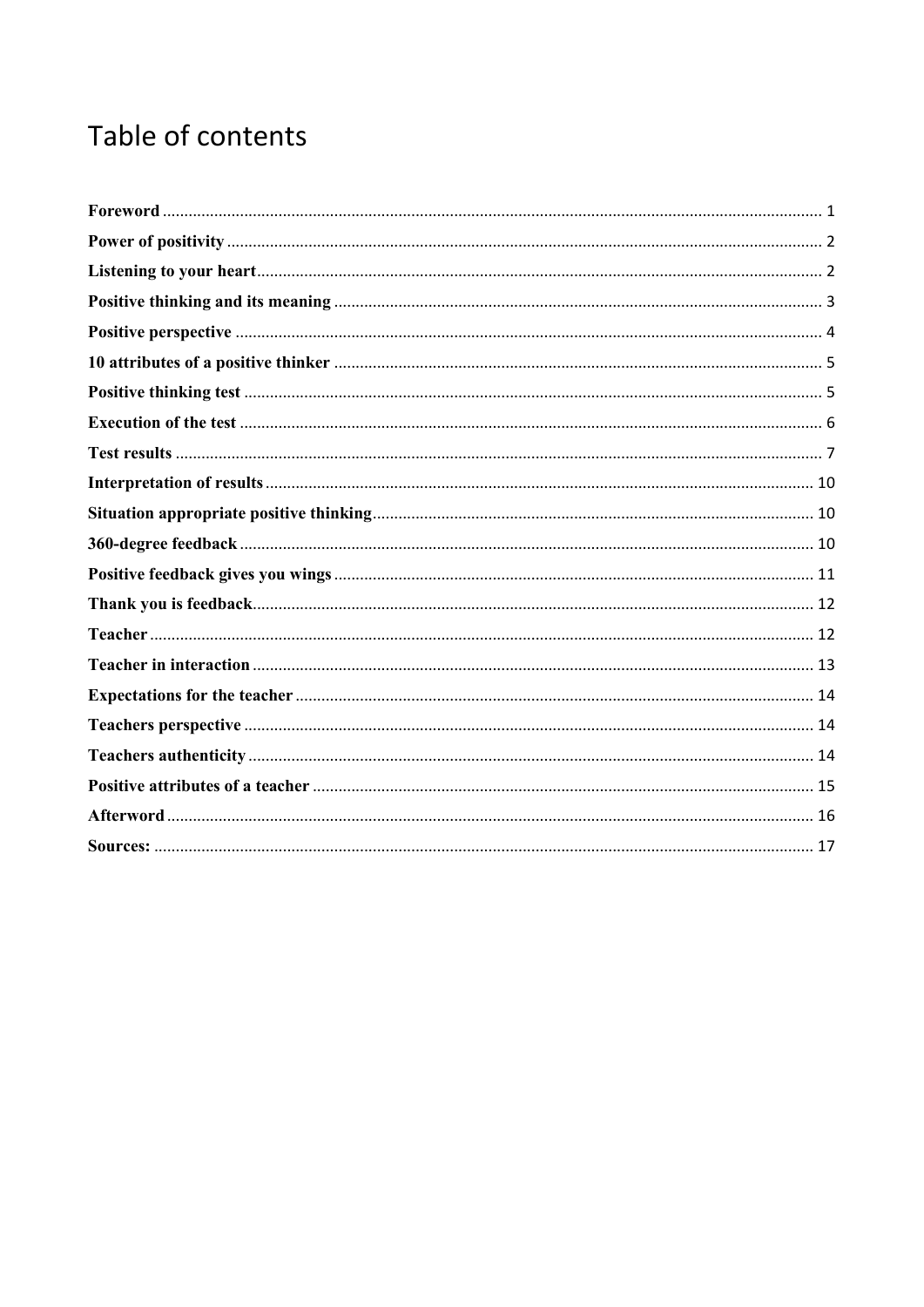#### <span id="page-2-0"></span>**Foreword**

Hi my name is Markku Kinnunen. I was born in Varkaus (1966), where I still live. I live with my wife Pirjo and with a German shepherd called Rocky. My children Sami and Anni have moved on their own from their childhood home.

I work in industry as an NDT-inspector in KiWa Inspecta. The main focus is on welding seams in the manufacture of power plants and pulp mills.

My Taekwondo journey started in 1990 by chance when I started training just to be fit with three enthusiastic young men that had started training Taekwondo. My hockey hobby was left behind, and it was time to do something again regarding physical fitness. I'm still on that journey. Taekwondo Varkaus has grown from that group of four into a club with over 100 members.

We have a long tradition of poor or at least incomplete feedback in Finland. As if the negativity resides permanently in our genes. It is good to start thinking about what we want to carry with us and what we would be willing to give up. Experience shows that we have gained a lot of good things as a spiritual heritage from the past generations, and they most certainly can be passed on for the strength of future generations. But there is a lot that does not stand the light of day that needs to be critical about, part of that we need to reject.

But everything comes to an end. Past is the past and even then, people undoubtedly did their best. We can learn from the past and make things better in the future. Luckily, we have already learned from our mistakes and moved on to a new level in our upbringing principles. Both attitude and behavior have changed. We have learned that holding on to our long tradition of negativity eats our chances of success in the world.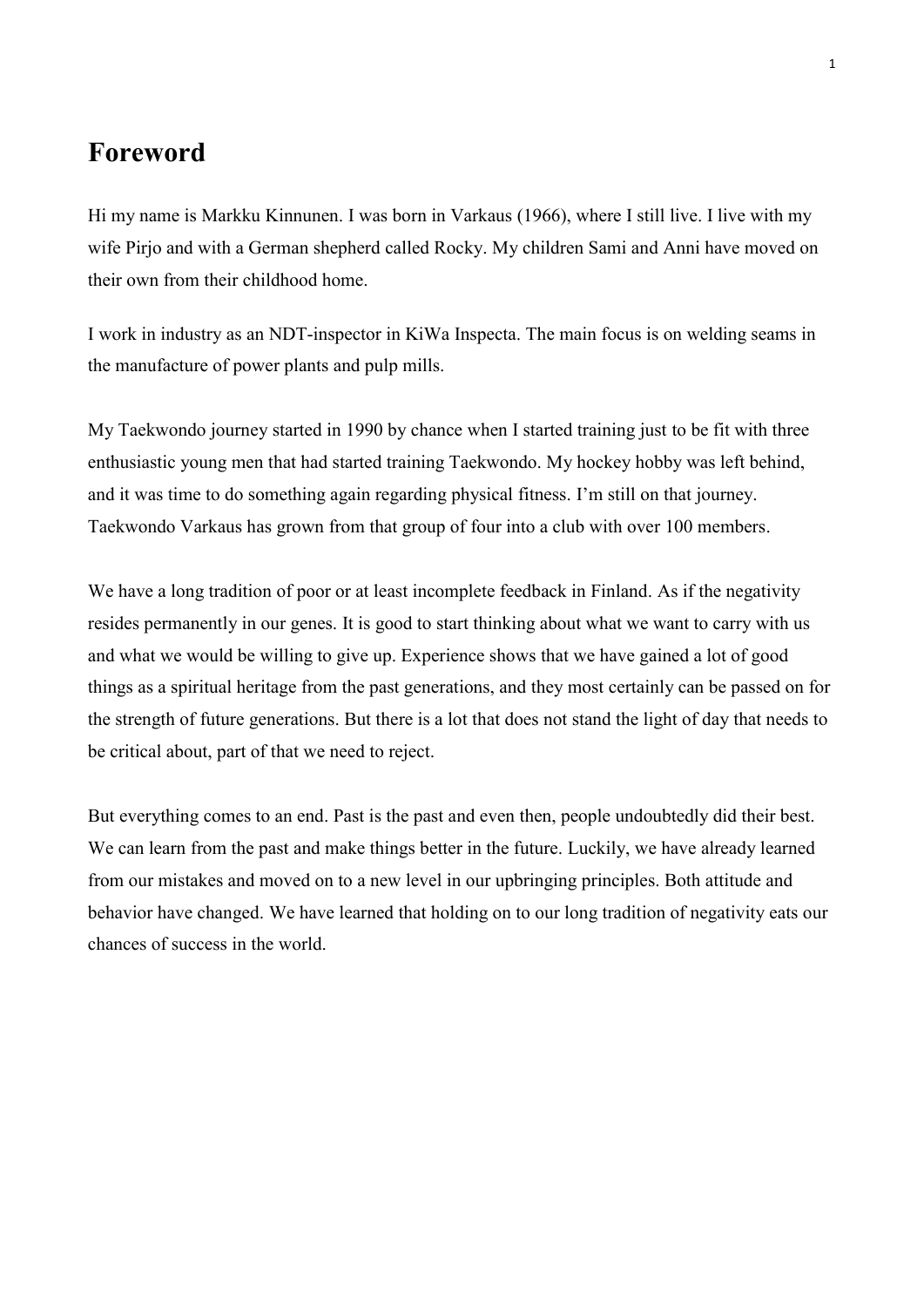#### <span id="page-3-0"></span>**Power of positivity**

There is an enormous amount of unused mental, social, and physical resources in humans. Positivity is a constructive force and negativity is a consuming force. Every one of us is able to achieve more than we are expected to. Known fact is that we use only less that 10 percent of our brain capacity. For example, the ability to produce visual ideas can be multiplied by a thousand times by imaginative work.

There are as much positive forces in us there are negative. The balance between good and evil is equal. It up to our own choices which one we trust more and which one we allow to occupy us more. Negative feelings and thoughts take the upper hand from us unfortunately quite easily and the positivity is forgotten somewhere behind. You can choose positively.

There are not just problems, you hold the keys to the solutions. In the midst of life, you tend lose those keys. Therefore you you need new perpectives, eye openers. Through positive thinking and positive attitude towards life it is possible for everyone. Therefore, positive thinking can work as an excellent tool in situations of everyday life and in problem solving.

#### <span id="page-3-1"></span>**Listening to your heart**

Deep down within yourself, you know what is best for you and what to do with your life. Noboby else can know better. You are the undisputed expert of your own life. This knowledge comes from the heart!

It is important to learn to listen to your heart. This knowledge guides our choices in life in the good and in the bad. We get out of life what we unconsciously believe.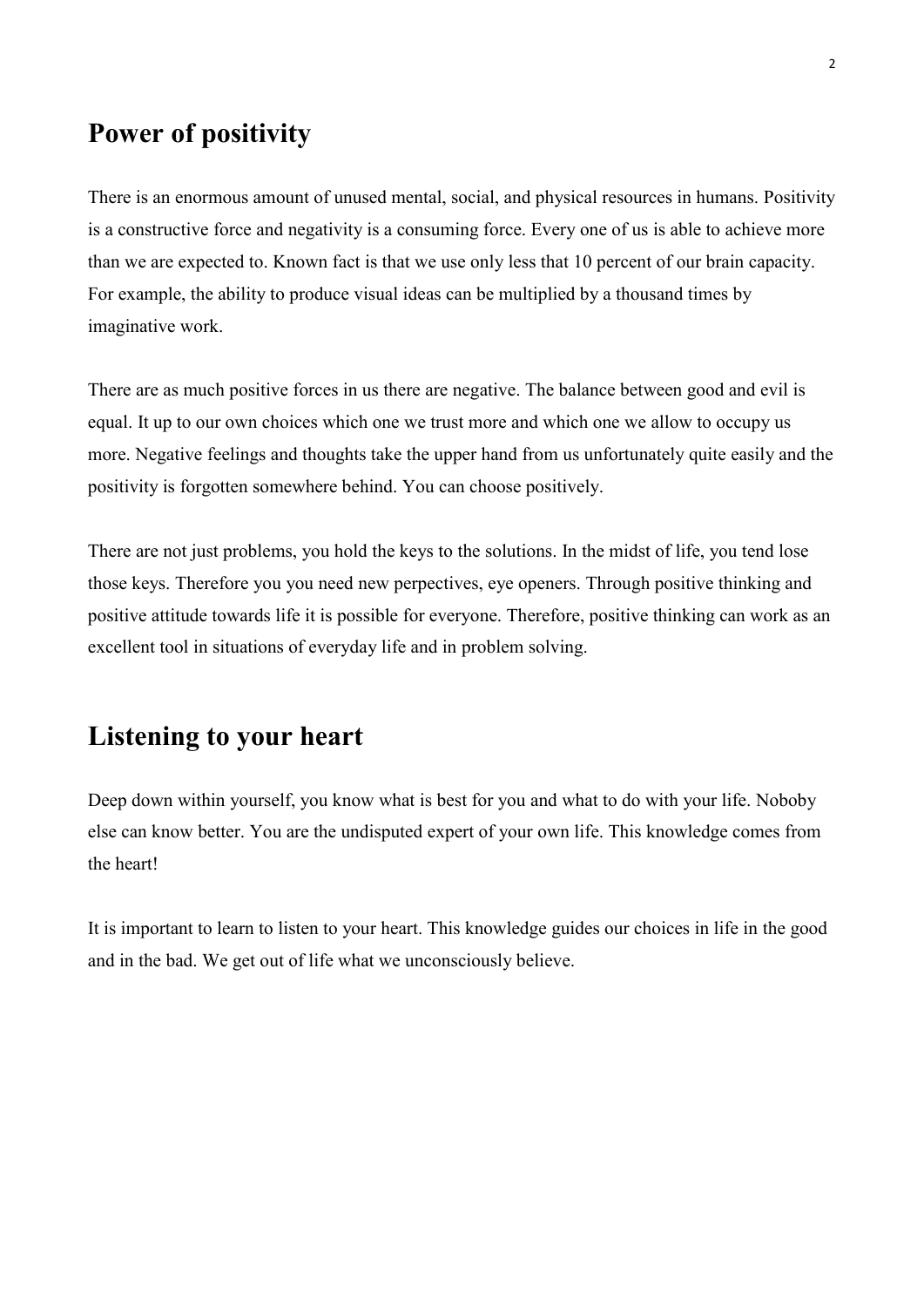### <span id="page-4-0"></span>**Positive thinking and its meaning**

*If I´d had to summarize what I have learned in to one sentence, I would say: do not let bad things dwell on your thoughts (Confusious)*

Positive thinker sees constantly new opportunities in life. He is open and natural and believes indefinitely in himself. Positive thinker experiences difficulties of life as a challenge, whereby he lives more on this day and future than the past.

Successful performances, positive images of the, a safe living atmosphere and encouragement are all likely to increase people's self-esteem, self-respect, and positive attitudes towards other people and the actions people want to participate in.

Positive person radiates energy that easily transfers to other people. We should speak out good and nice thing aloud. It is not good to keep positive feelings, joys, success and funny events hidden, because sharing them will increase positive experiences. Therefore, it is essential that teachers, youth workers, parents and coaches think positively.

The following list shows the key measures for positive thinking:

- 1. Dedicate yourself to what you master.
- 2. See new things as possibilities.
- 3. Don't adjust to other people's expectations.
- 4. Create your self-image by strengthening human relationships.
- 5. Trust yourself and believe in your own potential.
- 6. Face difficulties as challenges.
- 7. Focus thoroughly on what you are doing.
- 8. Do thing you love and from which you get a good feeling.
- 9. Live this day, don't hanker for the past.
- 10. Think for what you can learn.

The goal of positive thinking is to get people to take a development-oriented and enthusiastic view on their future. Positive thinking enables people to find positive perquisites for fulfilling a diverse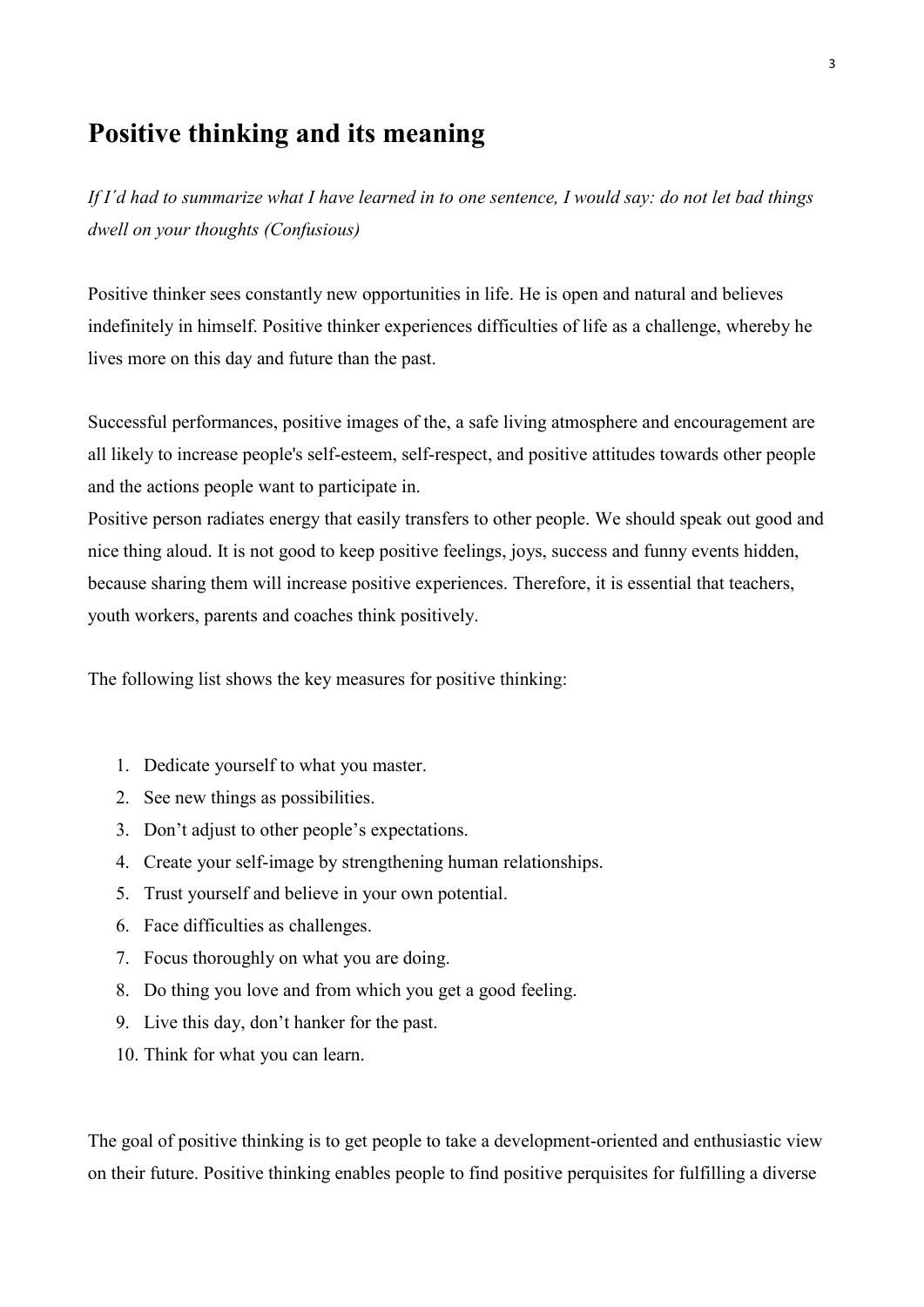life. It not insignificant in what kind of a world you live in. People thinking less of themselves do not give themselves a change to succeed. They bombard themselves constantly with different negative things.

Positive thinking is a resource, realizing that creates activity in a person, resource that can be made use of in many ways. Person must consciously develop the positivity within as an important part of his own.

#### <span id="page-5-0"></span>**Positive perspective**

It is two different things to state that "my child is disturbed" or "my child has a problem". The first approach is negative, usually leading into deeper anxiety, the latter is positive, creating possibilities. So, it's beneficial to choose positive approach, because problems can be tackled, and you can start resolving them. The problem is the diversity of therapeutic interpretations. One can interpret that the problem of a child or an adult is caused by one thing and someone else is certain that it's caused by another. Everyone believes in their own interpretation, but who is right? It's not proven by anyone, it's an assumption. It might feel right, there is no other indicator than your own feelings. It would be important to find such explanations that don't focus on looking for causes or culprits but lead to problem solutions that help coping with a difficult situation. Such solutions give hope and lead out from impasse situations. Since it's impossible to prove life settlements true or false, it's more important to get the problem solved.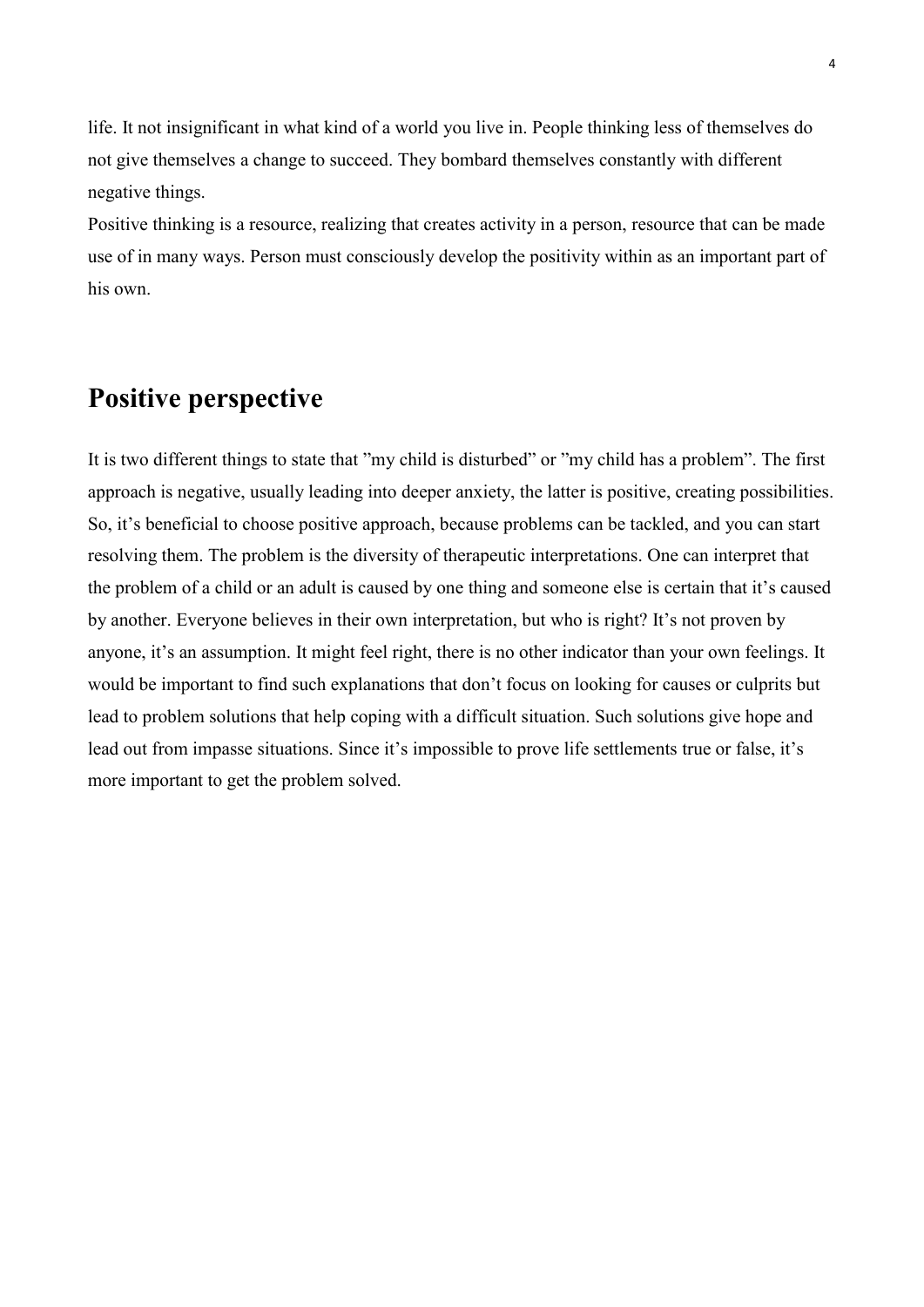#### <span id="page-6-0"></span>**10 attributes of a positive thinker**

Psychological research has given the following definitions of these ten characteristics.

- ⚫ **Hopefulness**: Believes in positive outcomes and expects them even in front of difficulties, challenges and crisis.
- ⚫ **Enthusiasm**: Has enormous amount of interest, positive energy, passion or personal motivation
- **Faith**: Trust himself and others and/or possess higher spiritual strength, that gives support and guidance when needed.
- **Authenticity**: Personally, committed to honesty, openness and kindness; live according to their own standards.
- ⚫ **Courage**: It is ready to take risks and cope with fears even when the outcome is uncertain.
- ⚫ **Certainty**: Is convinced of his abilities, capabilities and resources.
- ⚫ **Determination**: Seeks tirelessly to sort out purpose, meaning or justification.
- **Patience**: Prepares to wait for opportunity, things to mature or result from himself and others.
- ⚫ **Composure**: Maintains calmness and balanced regarding everyday difficulties, challenges or distress; uses time to think and ponder.
- **Concentration:** Targets attention by setting goals and prioritizing things.

#### <span id="page-6-1"></span>**Positive thinking test**

All the ten attributes are innate. They are in a varying degree hidden by our negative programming and influences. Luckily they can be Onneksi niitä voi aina tietoisesti yrittää herättää eloon. Fortunately, they can always be deliberately attempted to revive.

The first step in rediscovering and activating these ten attributes is to define how they are realized in me. To what extent I usually am hopeful, patient, certain and so forth.

The test is not perfect, in the matter of fact there is no such thing as the perfect test. All the tests of this kind are constantly under "development". They will get better over time. Hundreds of people have tested themselves through this test and have been convinced by it. When you prepare for the test, keep in mind that there is a total of fifty statements that reflect the thoughts and behavioral patterns of positive thinking. You don't know to which attribute they belong to, not before the test but after. This way prejudice is avoided. Follow the instructions and be as honest and straight forward as you possibly can. These are not supposed to be trick questions.

Accept your first thought. Try not to read too much behind the question. Follow your own interpretation to the question and treat it according to your first reaction.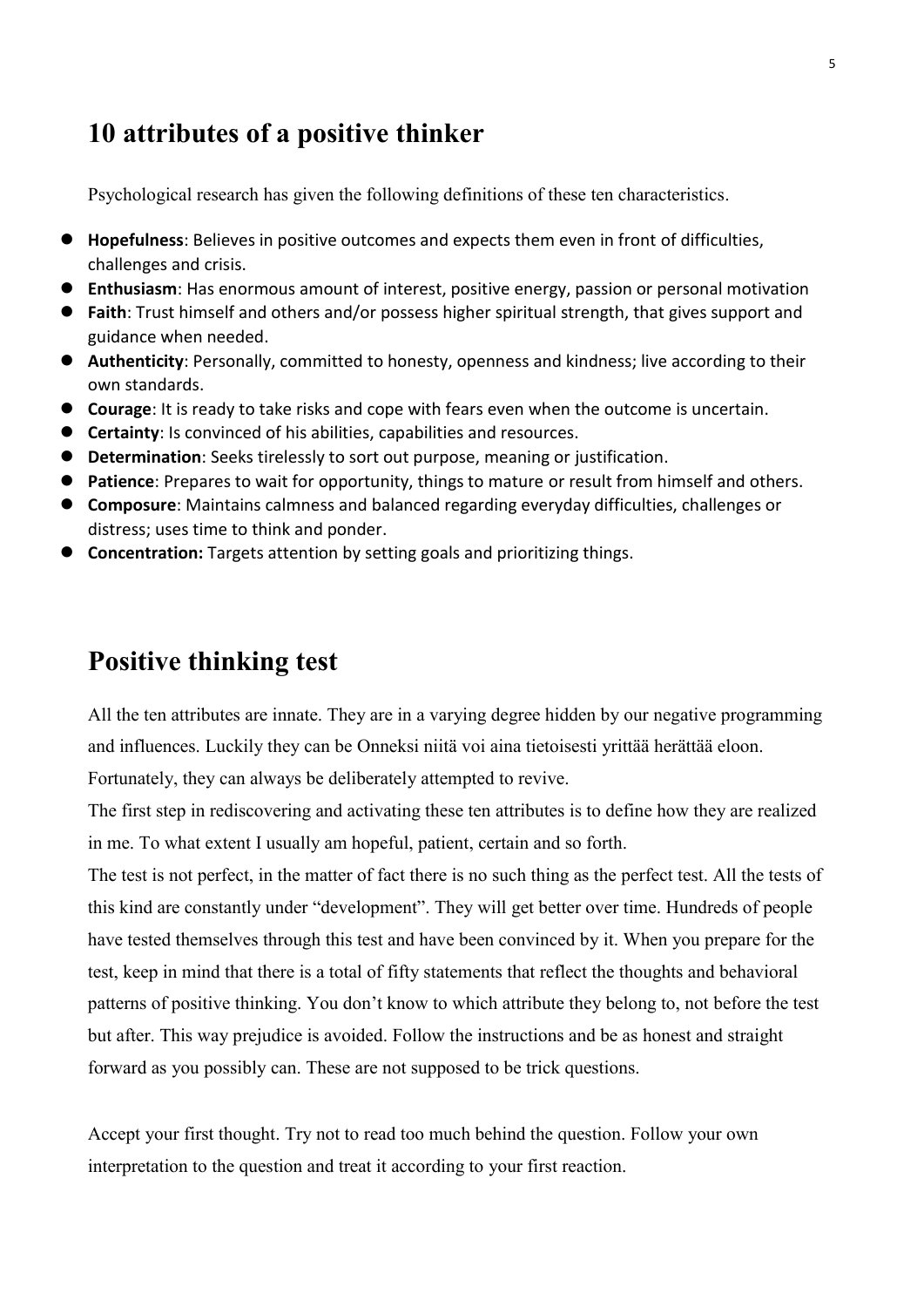#### 6

#### <span id="page-7-0"></span>**Execution of the test**

Write down on paper how often each, how often the thoughts, feelings, or actions of each claim fit into your life. Use a scale of 0 to 5.

- 5: Almost always 2: Occasionally
	-

- 
- 4: Mostly 1: Barely ever
- 
- 3: Usually 0: Not suitable for me; I do not know

#### **Claim**

- 1 I know there is a source outside of myself that gives me strength.
- 2 I've dedicated my life to live for the benefit of the high ideals and purposes.
- 3 I will not allow mistakes to depress me.
- 4 I give people time to think about their own solutions.
- 5 In line with my character, I hold on to plans and projects.
- 6 I see individual events as part of a larger plan.
- 7 I will not let danger or crisis paralyze myself.
- 8 I keep my emotions under control.

9 I speak the truth.

- 10 I do not let doubt affect my pursuit to achieve valuable goal.
- 11 I rise to the occasion when goals seem unattainable.
- 12 I always aim for my goals, even in the midst of daily adversity.
- 13 I speak for unpopular ideas if I think they are valuable.
- 14 I use the same criteria assessing myself as use for others too.
- 15 I try consciously take things calm.
- 16 I wake up in the morning feeling excitement about the day ahead.
- 17 I control my stress level.
- 18 I Succeed by finding interesting needs and filling them.

19 I stick to my goals.

- 20 I will take action that is interesting to me, even if achieving a good outcome would be obscured.
- 21 Meet challenges in a controlled way.
- 22 I will keep my course even if things get an uncertain turn.
- 23 I will not let fear and inferiority control my actions.
- 24 I will not allow concerns of the outcome interfere with my peace of mind.
- 25 I will focus my energy where it is most useful.
- 26 I can control my worries and annoyances.
- 27 I gather needed resources beforehand to get a job done.
- 28 I act hopefully for the things that are coming.
- 29 I contribute to the spirit of the group even in difficult circumstances.
- 30 I practice self-encouragement with my skills and my vision of life.
- 31 I use my powers to projects that interests others.
- 32 I devise a plan in my mind how to job will be done.
- 33 I am determined to go forward.
- 34 I have a clear picture of where I want to spend my life.
- 35 I will not let circumstances bother me.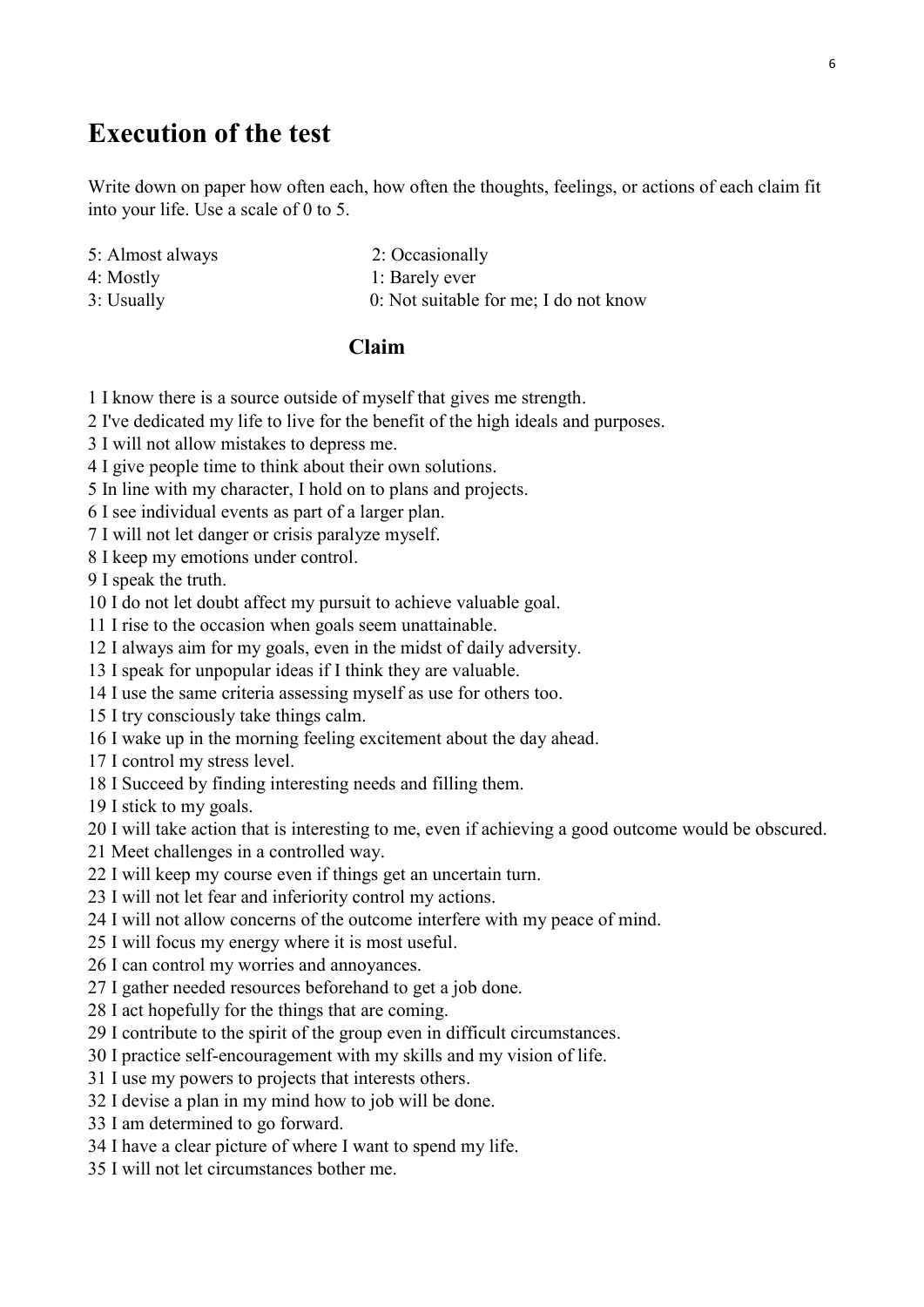36 I try to minimize the impact of my own doubts and fears.

- 37 I will not act or speak hastily without considering the consequences.
- 38 I will not withdraw myself and hope for others to complete the job.
- 39 I avoid spreading gossip.
- 40 I am positively hopeful in my attitudes and expectations.
- 41 I keep my head up high when things are not going well.
- 42 I will not let worries get me.
- 43 I am not part of "as long as it gets done somehow"-school that makes hasty decisions.
- 44 I am energetic when reaching for my goals.
- 45 I dedicate myself to the hobbies that are necessary to achieve the goals.
- 46 I get a boost from my life.
- 47 I treat people equally and fairly.
- 48 I will not let my fears set my goals.
- 49 I refuse to persuade another person to attack another.
- 50 I will not panic when facing difficulties.

#### <span id="page-8-0"></span>**Test results**

The test results will determine the score for each positive property from the list below. Mark answers down from the paper to each five claims that are related to a positive attribute. (Example claims 21,28,36,40 ja 41 describe thoughts expressing hopefulness and behavioral patterns.) When answers are marked down, the scores of the five answers are calculated together to obtain the total score for each attribute. Start counting scores now.

Hopefulness: 21,28,36,40, 41 Enthusiasm: 16,18,31,44,46 Faith: 1,2,6,30,42 Authenticity: 9,14,39,47,49 Courage: 7,13,20,22,29 Certainty: 3,10,17,23,33 Determination: 5,11,27,32,38 Patience: 4,15,24,37,43 Composure: 8,26,35,48,50 Concentration: 12,19,25,34,45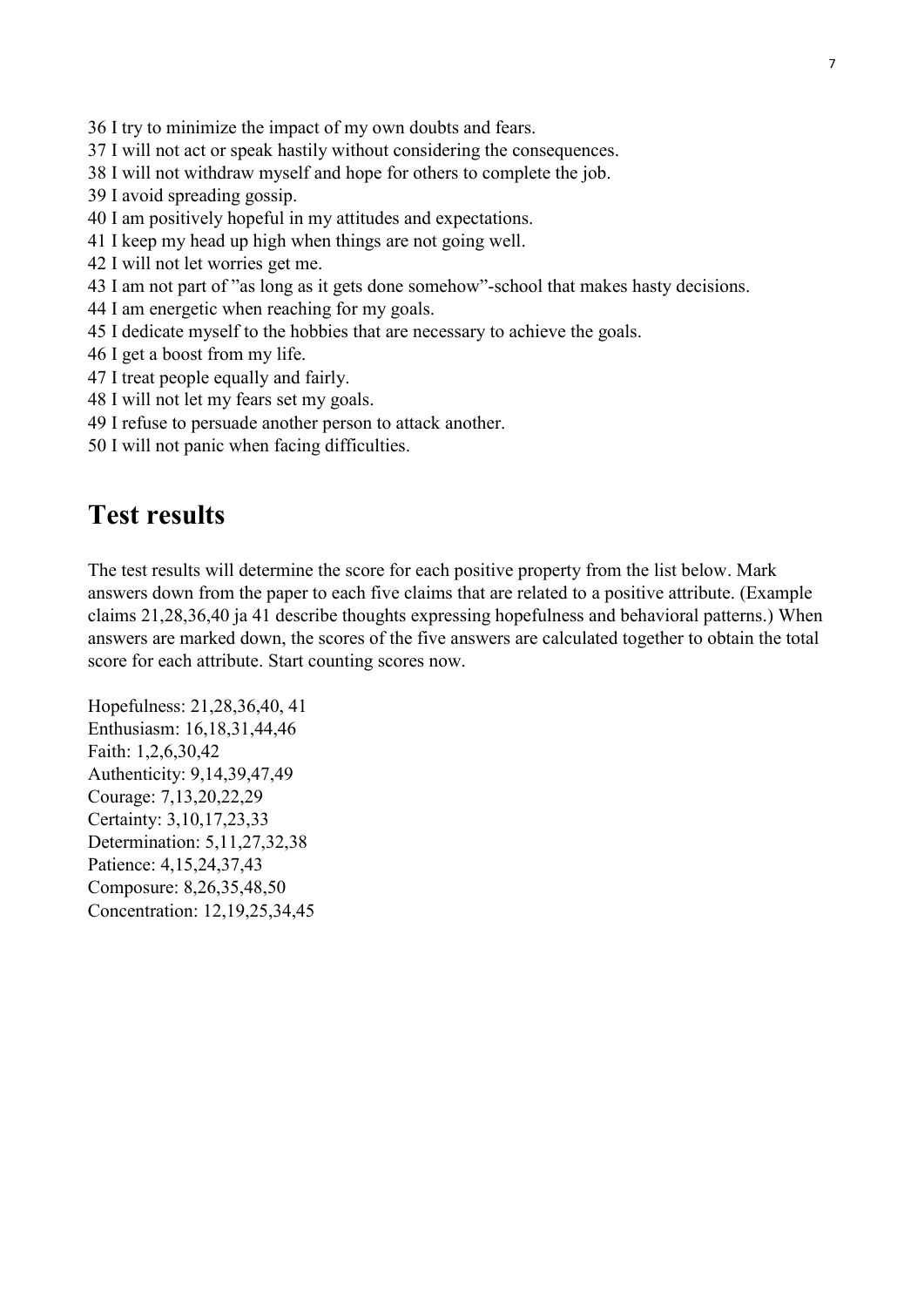#### **Own estimation score calculated together**:

Hopefulness: 20 Enthusiasm: 19 Faith: 17 Authenticity: 21 Courage: 20 Certainty: 21 Determination: 16 Patience: 16 Composure: 20 Concentration: 22

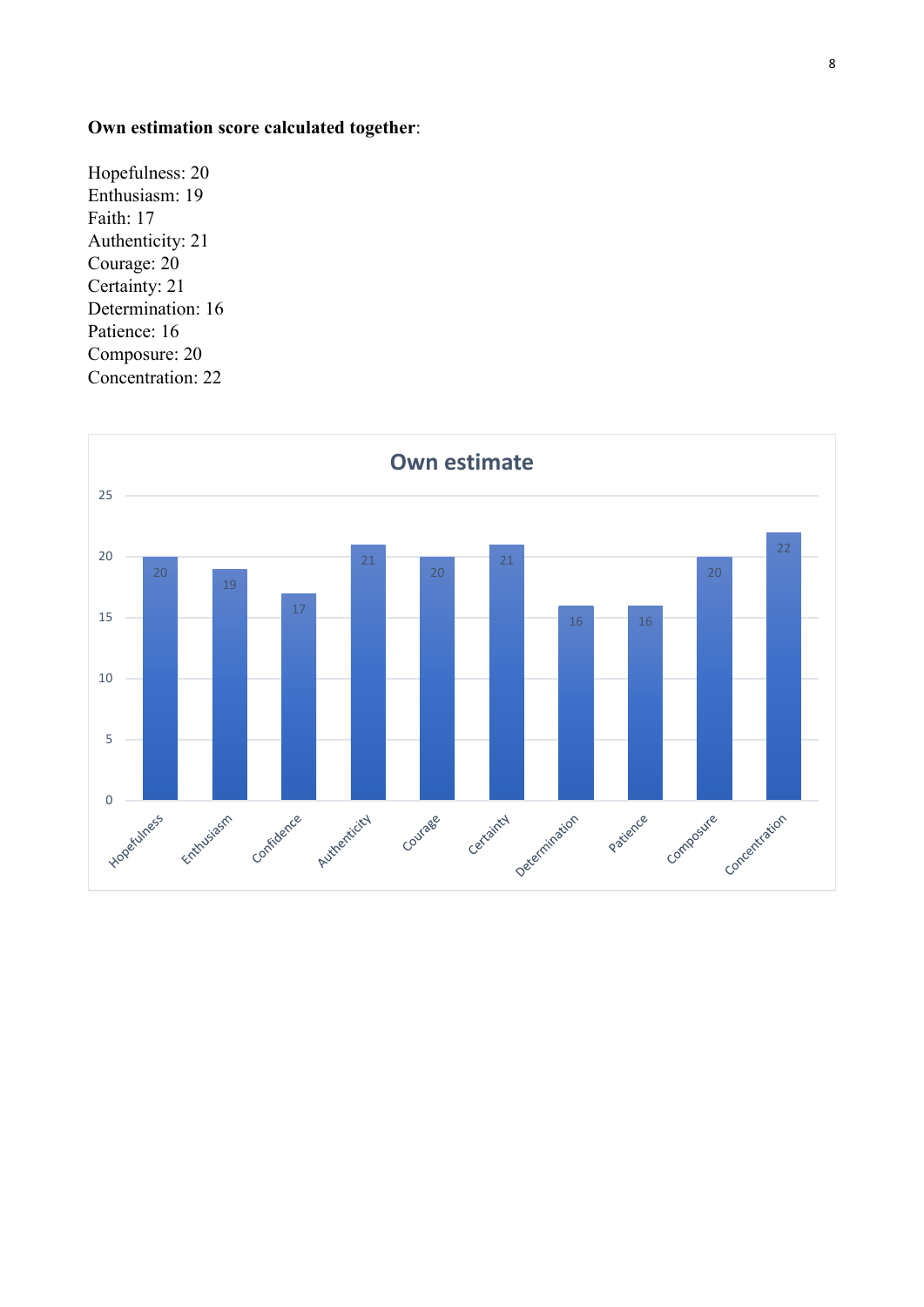#### **Estimation of clubs' other teachers about me:**

Respondents 7 Results averaged

Hopefulness: 17 Enthusiasm: 19 Faith: 17 Authenticity: 21 Courage: 21 Certtainty: 20 Determination: 19 Patience: 20 Composure: 21 Concentration: 22

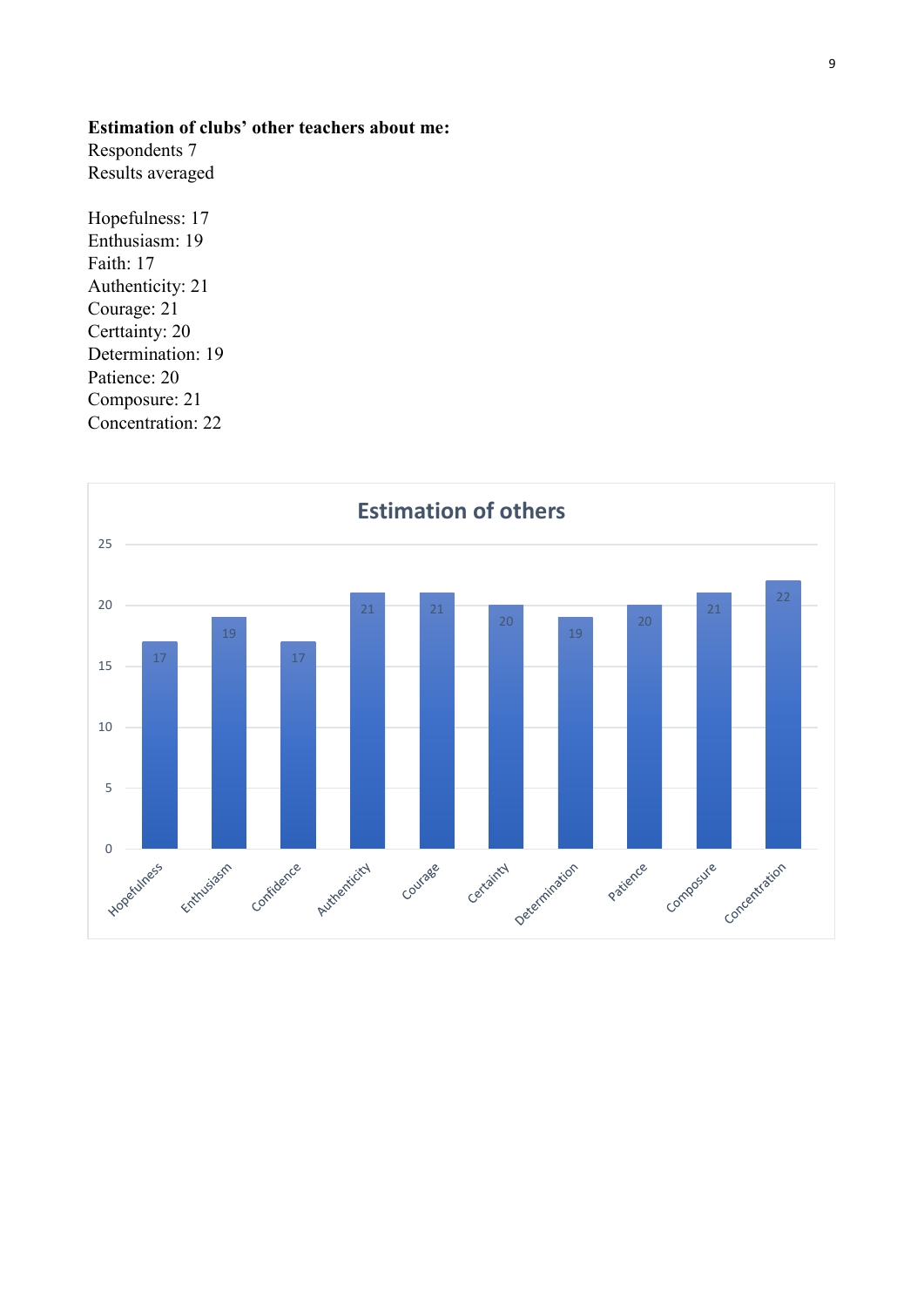#### <span id="page-11-0"></span>**Interpretation of results**

Result above 20 points need to be considered high. The results of individual answers over three points are high. Sometimes we underestimate our power. This may have to do with the fact that some of us are not aware of them or may not have received feedback from others.

The attributes of less than 19 points should be examined more closely. Also, scores below three points per question deserve further examination. Most of us are quite harsh on ourselves, so lower than expected scores are not very surprising. It has been found that most people are openly modest and don't want to think too much of themselves. On the other hand, I recommend focusing on scores lower than expected.

#### <span id="page-11-1"></span>**Situation appropriate positive thinking**

You will find, without exception, that we embrace the features to varying degrees, depending on the circumstances or the situation. Remember that we all have these characteristics by nature. Most of the participants in the test think that all low scores are "bad" and all high "good" and that the purpose is to move from the bottom up. But I haven't said that. Let me ask you a question: Do you think it is possible to own too much of a particular attribute?

### <span id="page-11-2"></span>**360-degree feedback**

Most self-evaluations, such as the positive thinking test, tend to be one-sided. It is difficult for us to be impartial estimating ourselves. In order to achieve maximum accuracy, I recommend 360-degree feedback.

I asked other teachers at our school (7) to present their own views of me, through positive thinking test. Respondents have known me for over 20 years.

The results had a slight dispersion which is normal when every appraiser understands the claims in their own way.

The views are slightly different from my own. This test gives a good idea of how others think about me. In this way, I can develop myself from the received feedback.

Man is very much a prisoner of his own thoughts, speech, deeds and attitudes.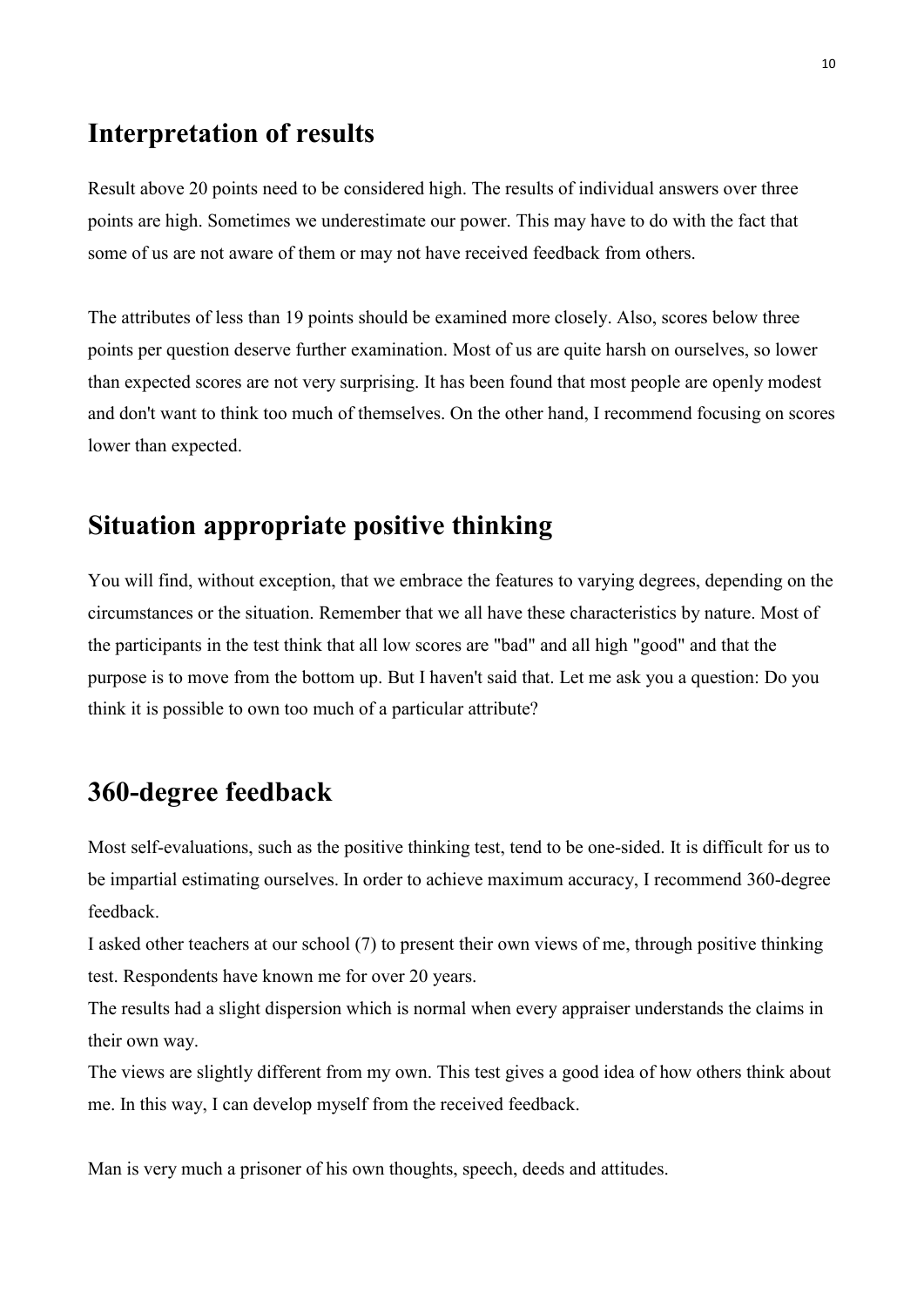#### <span id="page-12-0"></span>**Positive feedback gives you wings**

*Each of us knows how good it feels when you get positive feedback on your work. It is like an extra energy boost that gives you wings. Work in itself can be very rewarding, but in the long run it will not last that long unless you get feedback from your superiors and coworkers. We live in a culture where you have learned though out the centuries to keep positive feedback to yourself. Negative feedback is given when a employee has done something wrong. But jobs well done go without notice and reward. They are considered a foregone conclusions. There lies the problem, when there is no feedback you don't know how the work goes. Gradually, the employee's feeling that their own work is not important and meaningful is increasing. The inevitable consequence is a reduction in work motivation, fatigue and tiredness. Superiors know this and expect the work to go on as usual, but they are incapable and unwilling to give positive feedback, even though the employee has earned it.* 

Why feedback and especially positive feedback are so important to us? Man is a social animal. We have been created to live in relation to other people, our companions, and in relation to them we genuinely know what we are and what kind we as a person. Feedback is essential part of our identity formation and it is generated through interaction. It's about the foundation of self-esteem, the need for a little boy or a girl to hear that they are important to their parents and that the parents love his/her persona.

It's easy to love a child when he/she is good, brings home good grades or does well in Taekwondo. The child has in a way earned our love. We pat him/her on the back, give praise and give positive feedback. But what happens to our love then when the child is crying in bad temper and throws him/herself on the floor kicking and screaming or repeats a year in school or fails in a sport contest? We feel annoyance, disappointment and can barely contain our behavior. Our love is unfortunately often conditional: you get as much you deserve. First you have to perform, succeed. However, the basic question of every child is: Am I ok? If the child is only noticed when his/her actions fulfill the positive expectations; I'm not liked, I not ok? When a child can't afford losing his/her parents love, he/she starts to earn it. I'll be good and do whatever my parents want me to, and so forth. The child then denies him/herself, his/her own feelings and needs and starts to realize the life wished by the parents. I believe that it is the lack positive thinking that is the root cause of Finnish work-a-holism. You perform and perform just to be good enough, to be accepted, and these is no boundaries to the performing. You perform even then when there is no one else demanding you to perform. The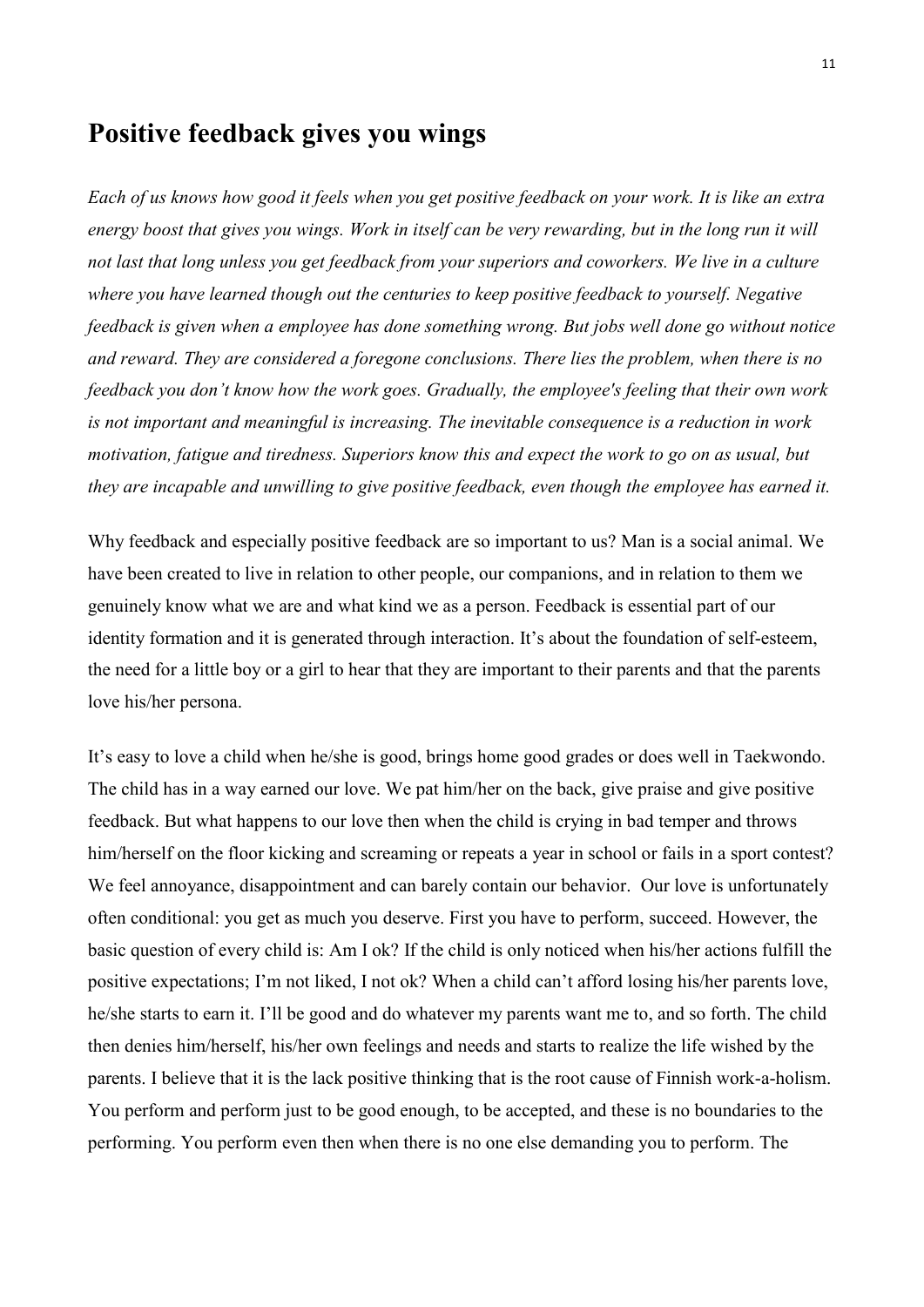demand is conditioned, and good conscience will only come after you have worked yourself to half to death.

Absolute acceptance is the basic thing of a child and means that his/her personality is enough for the basis of love. No need for performance, no evidence, mere existence is enough.

#### <span id="page-13-0"></span>**Thank you is feedback**

Thanking publicly, encouraging and rewarding is an effective way to show your attention to other people. The best reward you can get is *thank you*. Thanking will make the receiver and giver happy. Thank you is like a good seasoning: it makes the food more delicious or gives it a whole new flavor. Thank you is a renewable power, that makes you try time after time even more. Thank you is encouraging and courtesy. Rejoice aloud for another's success, thank him/her for what they do.

#### <span id="page-13-1"></span>**Teacher**

A teacher has a significant role to play in sharing positive educational models and values. A teacher is an important adult model, a model that the young person identifies as consciously and unconsciously. Parents also wish for their child to have a teacher with a positive attitude toward life and with a sense of responsibility, patience and understanding.

A juvenile is vulnerable to influences, emphasizing the responsibility of a teacher. A teacher can influence the emergence of a positive atmosphere if he or she has enough time for the young people to be taught. A teacher must be able to translate the pessimism and cynicism of the young into optimism and realism. The teacher must be open and genuine; he/she is not afraid of expressing his/her own feelings.

Trust between the teacher and the young gives the opportunity to create a harmonious and pleasant atmosphere. If there is a state of trust between two people, it can be maintained through interpersonal skills throughout the relationship. If there is no trust, then no qualification, good intentions or time will help.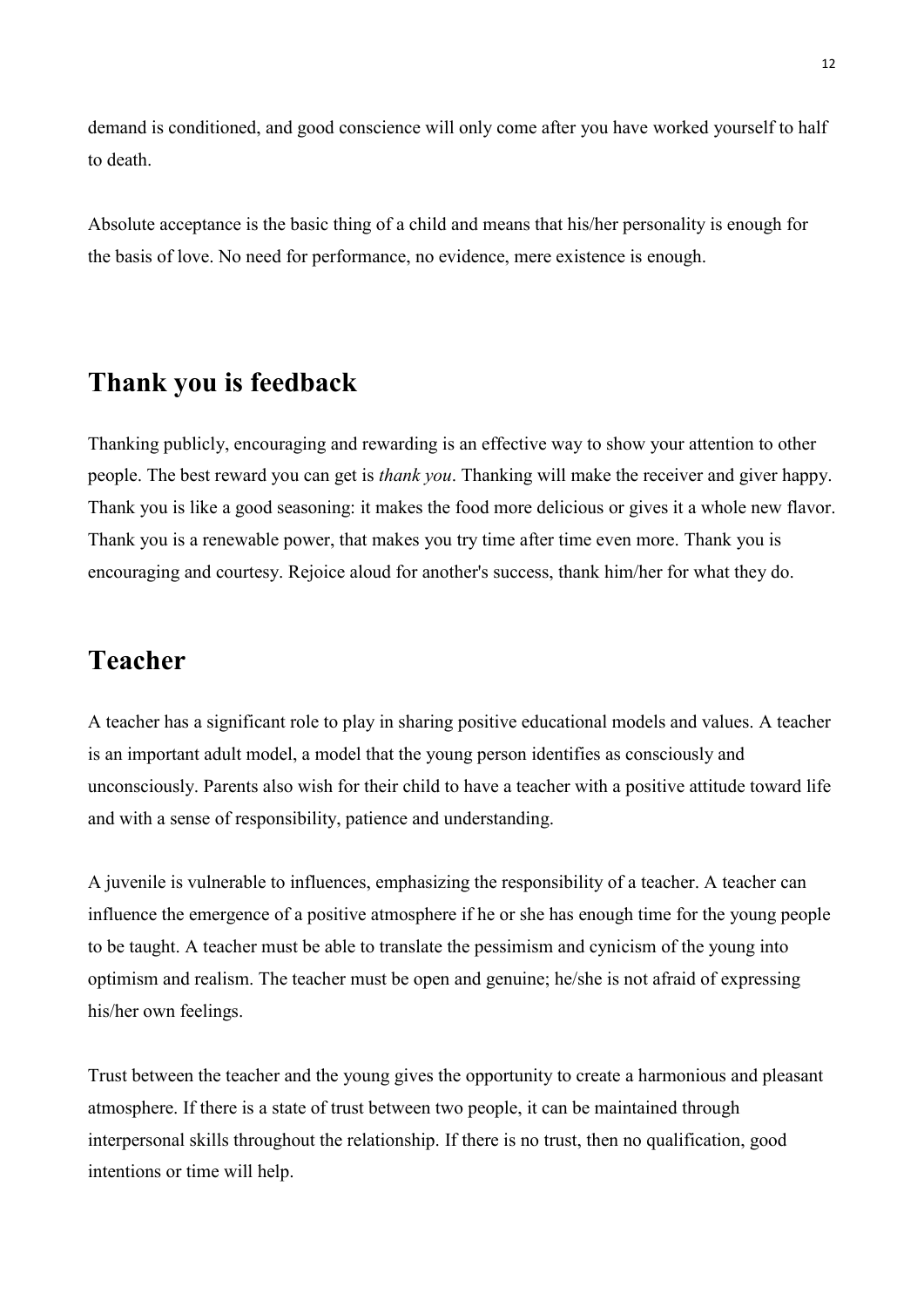## <span id="page-14-0"></span>**Teacher in interaction**

The teacher has a right to educate, which leads to the responsibility for education. Acting as a teacher includes several dimensions; a young person lives simultaneously in a biological, physical, social, and cultural historical environment.

In practical youth activities, the opportunities for education are great, but they also make the educational work demanding, difficult and interesting. As a result of persistent and determined work, one can gradually create a trustworthy, safe and open teacher-youth from which education can go forward. The meaning of a positive atmosphere is important.

As performance requirements and pressures grow, we must deal with strong emotional experiences, which requires the teacher to have real expertise. Instead of negative outbursts and outbursts of emotions, the teacher should be able to constantly engage in constructive interaction.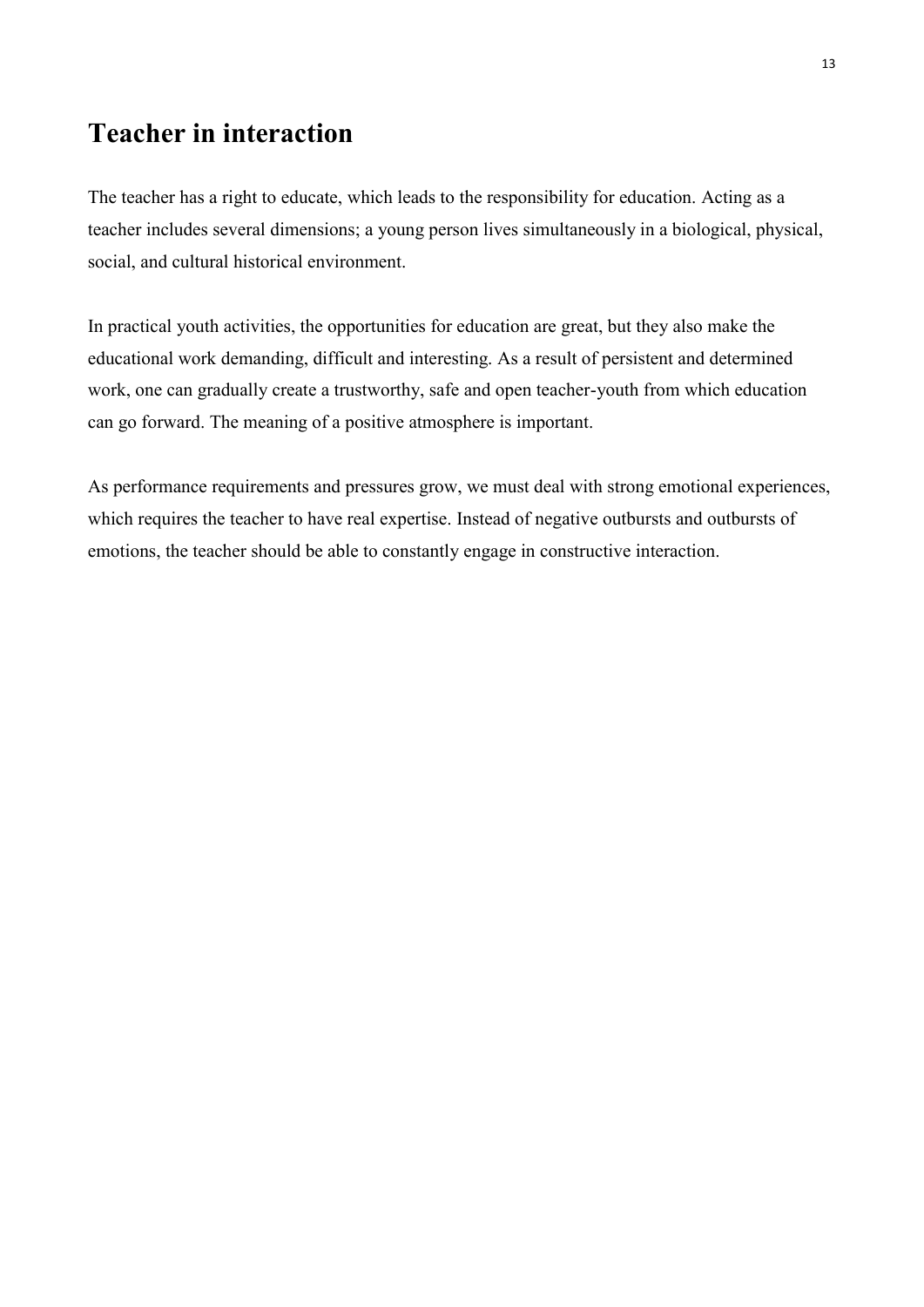#### <span id="page-15-0"></span>**Expectations for the teacher**

There are many expectations for the teacher. Teacher must be able to justify his/her actions in the cross-pressure of different demands. Teacher might have to justify wide range of things to parents. The expectations created by the social environment are not always similar, because there are differences of opinion between people. That is why there is no teacher who could agree with everyone. The teacher must be able to retain his/her authority, identity and justifiable line.

## <span id="page-15-1"></span>**Teachers perspective**

In order to function in a versatile and holistic way, the teacher should be able to create him/herself a philosophy to rely on, upon which he can implement his own personal teaching model. On the other hand, the traits of the teacher's personality, his own social appreciation, and his views appear in teaching. Firmness is required from a teacher; he/she cannot be overly soft or overly adaptable. Teacher must be fair and just. Teacher should be able to face young people openly, honestly, closely and with credibility. Truly young people are faced through caring. If necessary, the teacher must also be able to protect him/herself. Healthy selfishness is also necessary in the teacher's work. You have to be able to set limits for your own work, thus avoiding burnout.

#### <span id="page-15-2"></span>**Teachers authenticity**

Young people appreciate genuine adults. Authenticity is an inherent behavior, unobstructed selfacceptance the way you are. A genuine person does not have to pretend to be better or worse than he/she is, which is why he/she trusts in his/her own abilities and skills.

In a positive atmosphere, it is important that the teacher monitors the behavior of an individual, as well as the whole group, and prevents or corrects states that weaken motivation. In higher performance models, the teacher must be able to break the laziness of the young and make them understand the meaning of the activity being performed. The attitude of a weakly motivated young person should change. He must be asked directly what the goals are.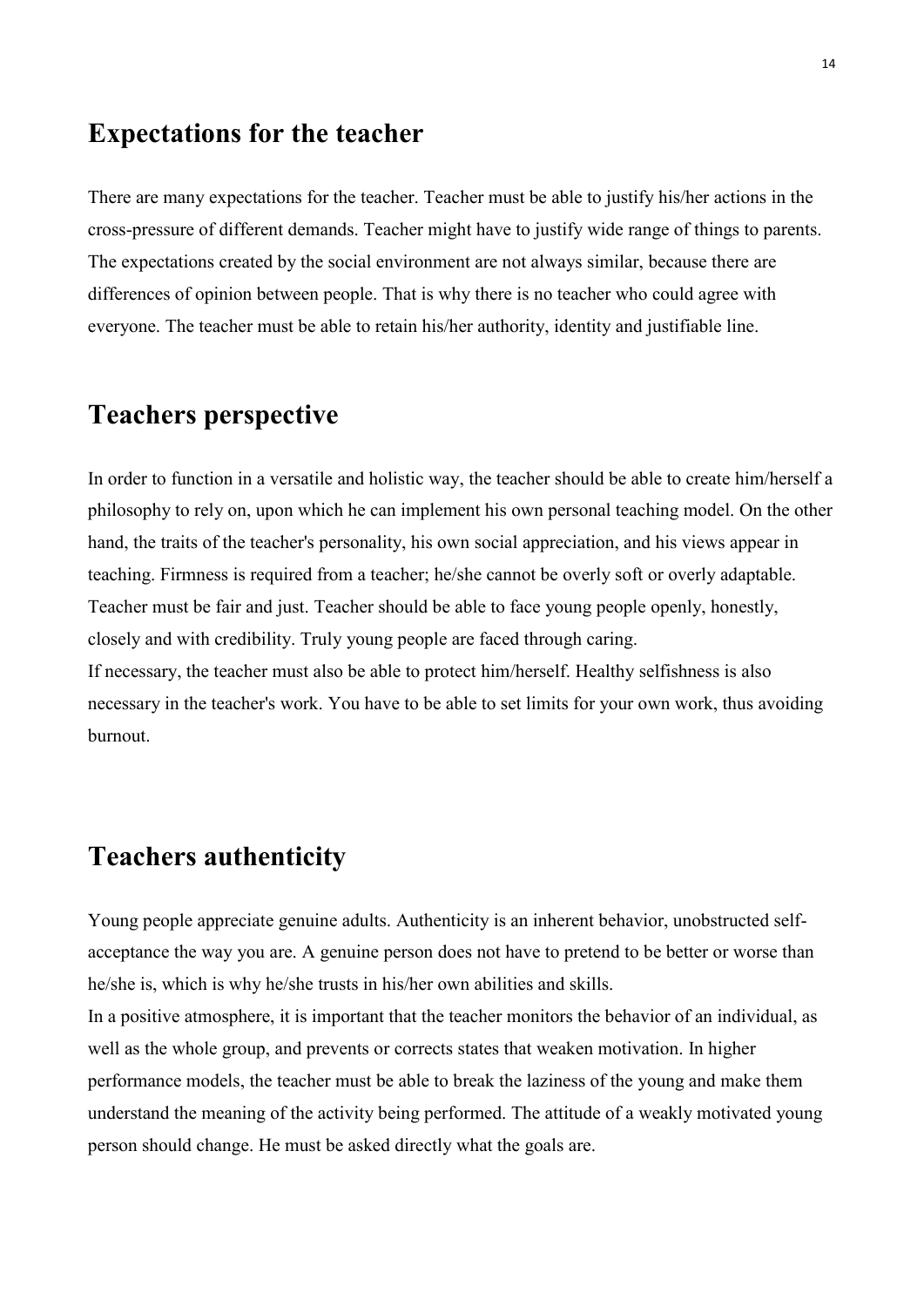Pressuring too hard is never sensible. For this reason, the teacher must avoid all possible means of generating unnecessary social losses. The humiliation, neglect, contempt or indifferent attitude of young people is not part of the teacher's qualities.

Also, the teacher should not woo for the popularity of the young. Wooing for the most part dates back to teachers' insecurities or weak self-esteem. The teacher should also not fall into self-praise or collecting admiration, whereby the energy meant for teaching may go to maintaining his/her own facade.

### <span id="page-16-0"></span>**Positive attributes of a teacher**

Act as a model.

Has the ability to inspire young people.

Has good knowledge how to teach or how to coach the subject of the hobby.

Is fair.

Manages teaching techniques.

Knows the laws of group behavior.

Understands the difficulties of young people at different stages of development.

Has a holistic approach to activities.

Is persistent

Constantly educating him/herself.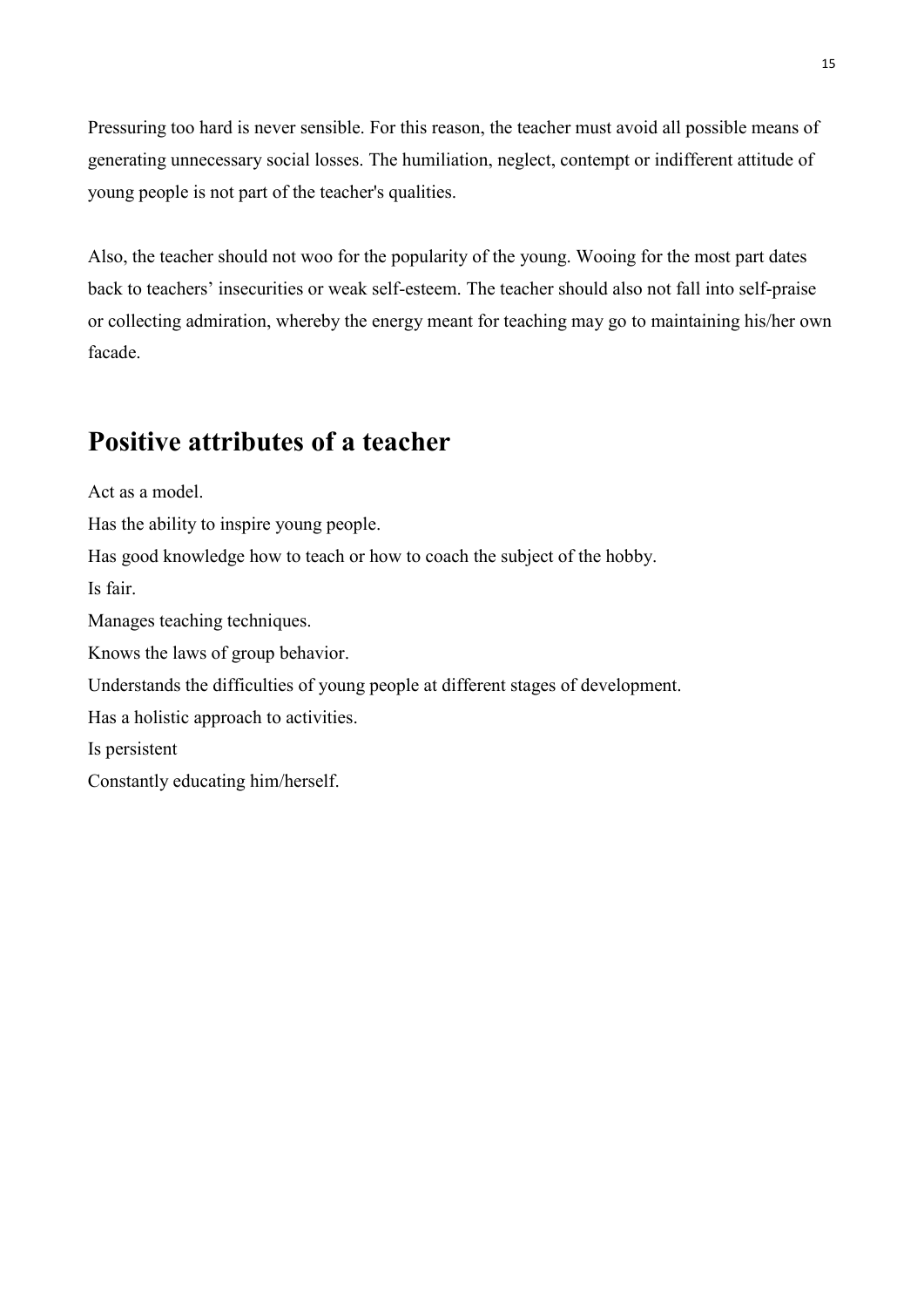#### <span id="page-17-0"></span>**Afterword**

Trusting and leaning on positive forces brave people's business. It's like parachuting. When the parachutist jumps out of the plane, he throws himself into emptiness. You can never be 100% sure that the parachute will open. You just have to trust that the parachute will carry you. Another possibility is to stay on the plane and not jump at all. You come down without jumping but in that case the rush from the jump and experience defeating yourself are unaccomplished. So you have to take a chance.

The purpose of this thesis is to clarify to myself the importance of positive thinking and encouragement in my own appearance as a Taekwondo teacher. And thus, create a positive and stimulating atmosphere for the exercises. I have also had to look at myself, my background and my influence. Why? - Because I want to be a good and evolving Teacher.